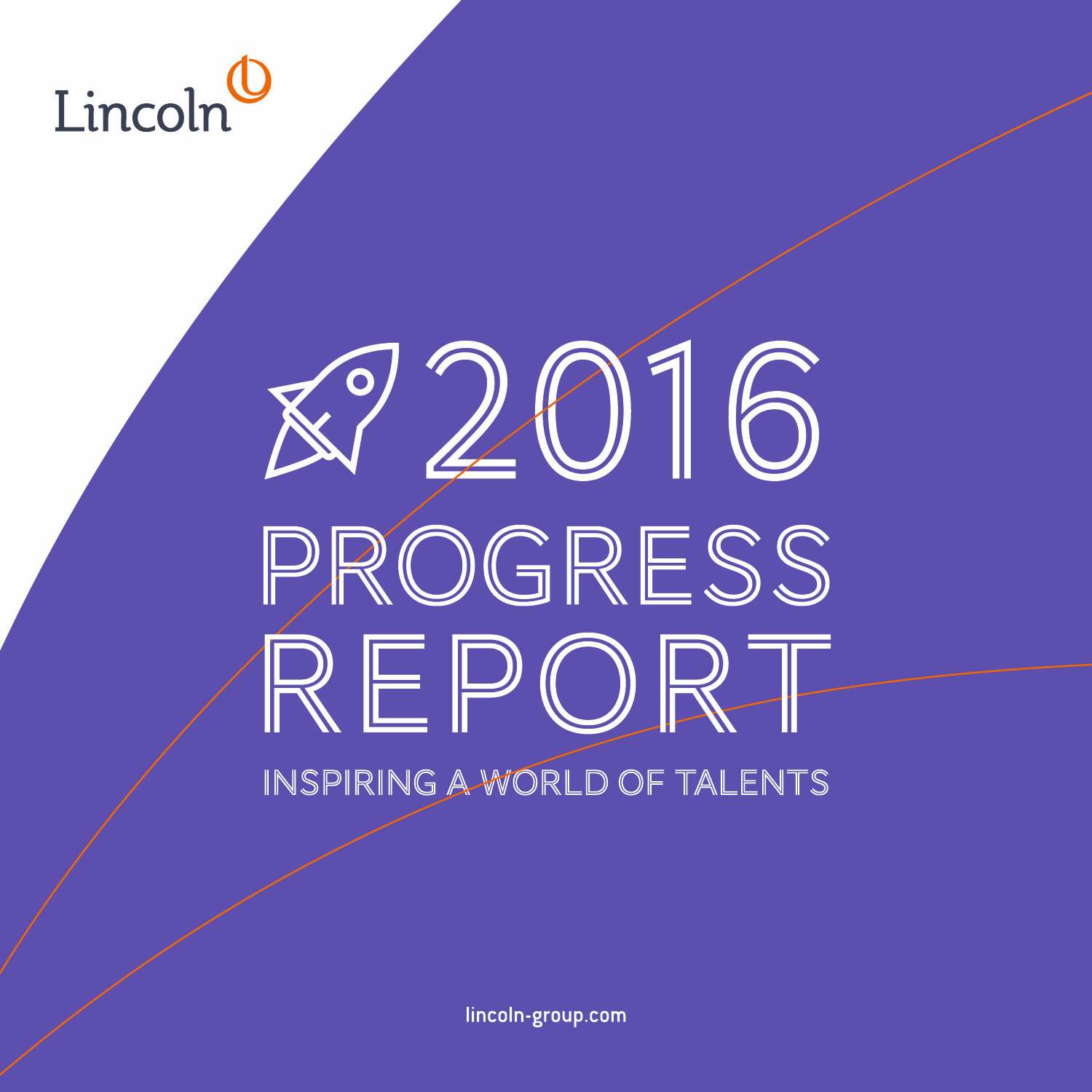## CONTENTS

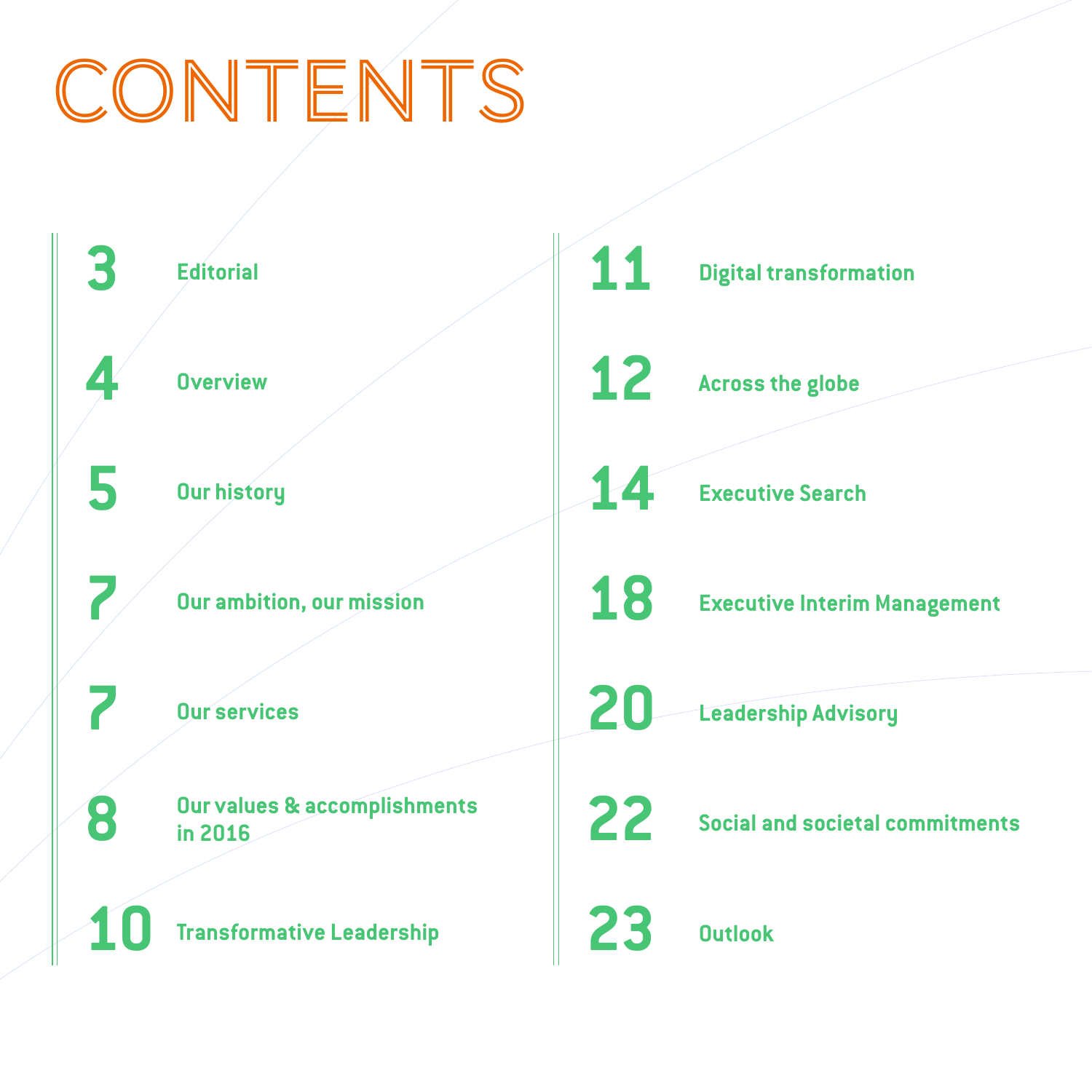## Édito Editorial





MATTHIEU BEAURAIN

GWËNAEL PERROT

#### Lincoln continued to grow at a steady pace of 18% in 2016, to reach fees equivalent of €12.5 million and revenue of more than €15 million.

This stellar performance confirms the quality of the ongoing support that Lincoln's teams provide to talent and leaders. It also underscores two very positive trends for talent management and the development of our economies.

The first is that investments in talent acquisition and development are now the number one growth driver for economies propelled by innovation and the digital revolution. The significant disparity between the momentum on the Executive Search market in Europe in 2016 and the slow relative growth in the level of investment in capital goods is an excellent example of this profound change.

The second is that the globalization of professional mobility is rapidly picking up pace in open ecosystems boosted by the roll-out of technologies, innovations and the extremely fast expansion of start-ups and future unicorns. This second structural shift seems to run counter to the relative slowdown in global trade and the risks of renewed protectionism.

Lincoln has operations in six countries and on three continents with a team of consultants representing 13 different nationalities. It is therefore positioned firmly at the centre of these challenges. Our local presence, combined with the roll-out of global segment practices, strengthens the quality of the consulting and guidance we provide to talent and companies.

To increase the quality, relevance and proactivity of the life-long guidance we provide to high-potential talent, we have decided to restructure our company around segment or functional expertise to more easily connect with the professional communities in each ecosystem. Our three Executive Search, Executive Interim Management and Leadership Advisory HR solutions are now combined within dedicated segment practices.

This ongoing quest to improve the quality of our consulting has prompted us to pursue our own digital transformation. The challenge we face with this very important project is that of bolstering our real-time presence with our partners by rolling out continuous communication solutions. Technological innovation helps us continually improve our search processes and assessment methodologies. Our aim is to spend as much time as possible and maximise our availability when meeting and conversing personally with every manager, expert and partner whom we have the opportunity to advise.

*Dedicated to our values and mission, all "Lincolnians" are committed to pursuing durable growth, with the aim of stress-free, seamless and inclusive professional mobility and of long-term performance within companies.*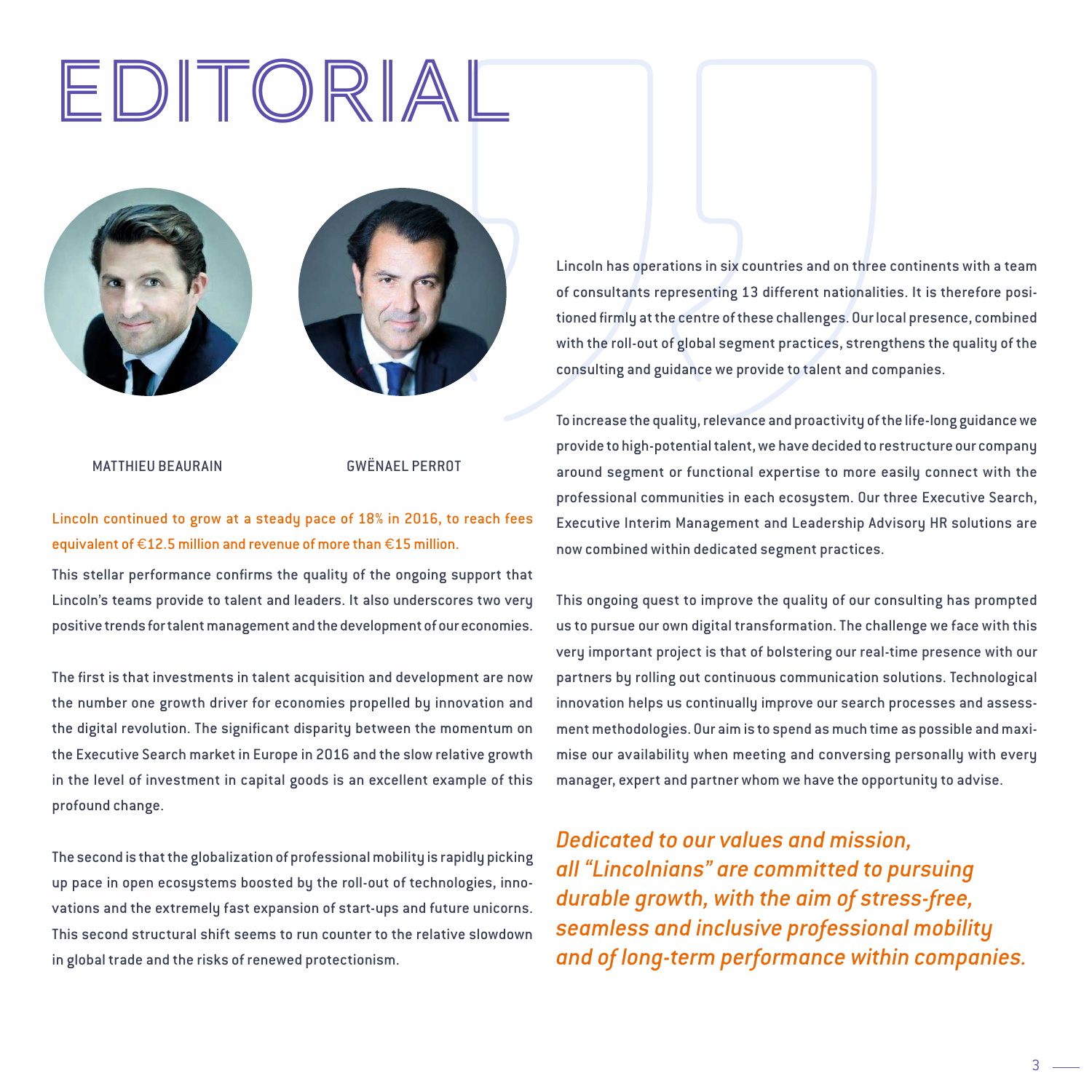

## 2016 key figures







## Buzzing activity in 2016



in us in 2016, including



**600**

transition assignments in France and Belgium



**238**

participants were trained,

262 first-time clients **262** transition assignments **262** assessment center evaluations

## Steady and **INCREASE IN WORLDWIDE PERMANENT WORKFORCE:** dynamic growth **2008**



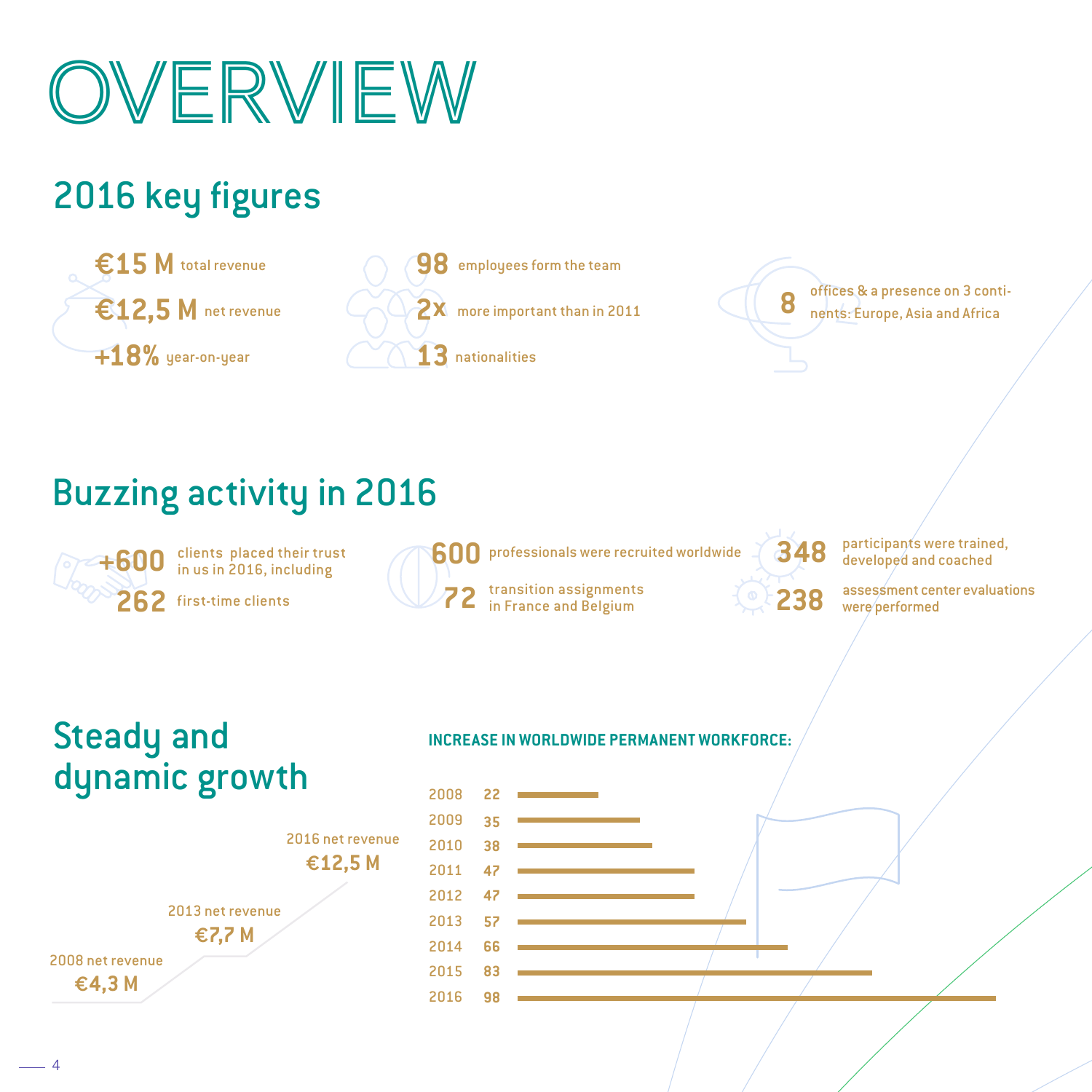# OUR HISTORY

### **2016**

Lincoln – Restructuring based on a multidisciplinary segment

### **2014**

Lincoln Africa

Lincoln Benelux – Brussels – Executive Interim Managementt

approach

Lincoln Asia – Hong Kong – Executive Interim Management

### **2015** Lincoln South East Asia –

Singapore

Lincoln Poland - Central Europe – Acquisition of Dories Aria Warsaw

### **2010**

Launch of Executive Interim Management HR solution

Lincoln Asia – Shanghai

**2008** Merger with Griffin Associates – Lincoln Benelux – Brussels – Executive Search

**2009**

Acquisition of Opteaman

Guillanneuf Associés Launch of Leadership Advisory HR solution

Acquisition of Duvergey

**2011**

### **1992**

Founding of the company in France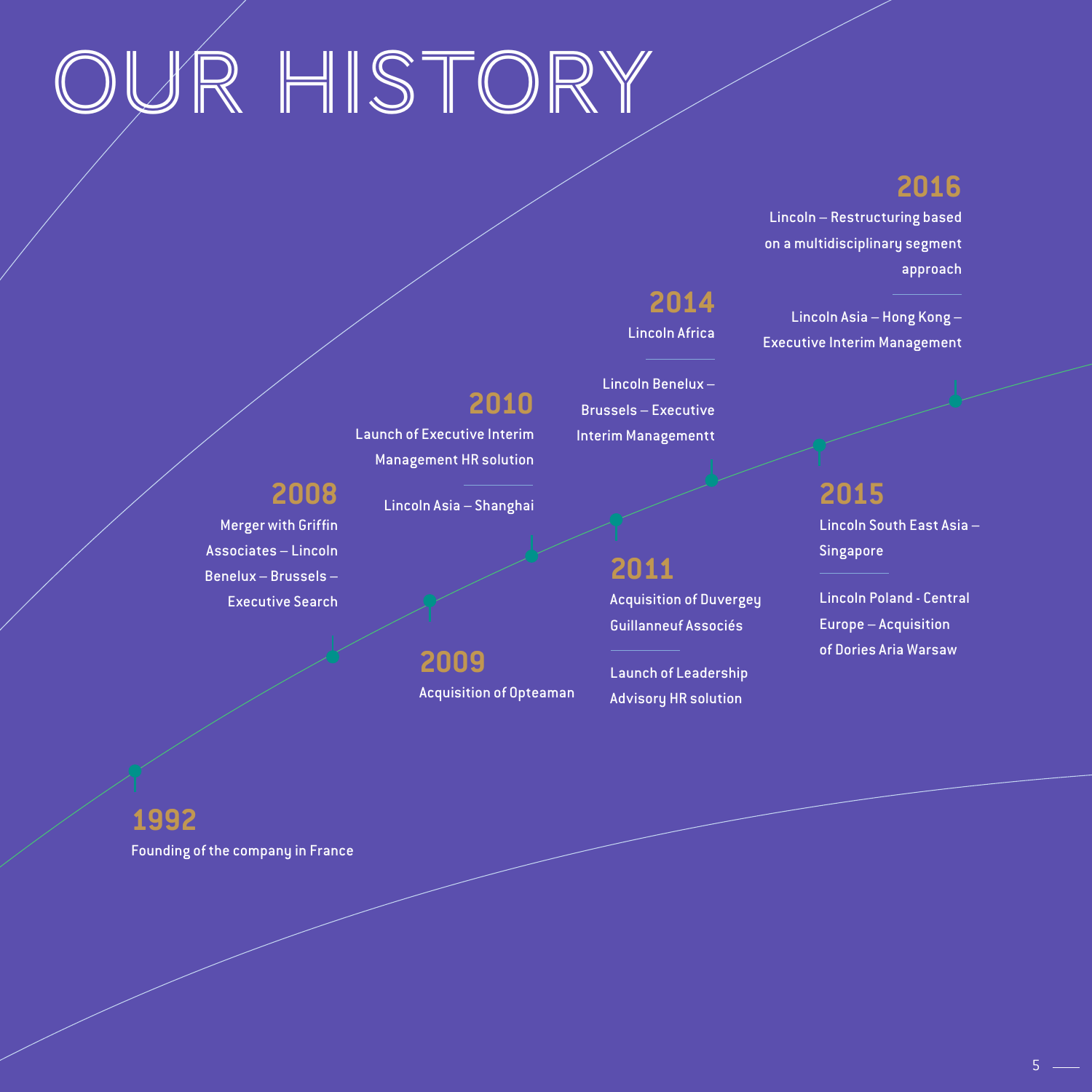## OUR AMBITION OUR MISSION

### Ambition

WE **RELIEVE THAT TAL ENTS ARE CENTRAL TO THE LONG-TERM GROWTH OF OUR COMPANIES, BUT THEY ALSO DRIVE SUCCESSFUL TRANSFOR-MATIONS.** 

We are equally convinced that an individual's ability to apply his or her full potential to the success of a corporate project depends on trust in seamless and stress-free professional mobility.

Passionate about these dual approach, we wish to honor this commitment and become a reference in mobility for top talents and leaders, to serve the long-term performance of our companies. With our European culture, we continue to grow in Asia, Africa and Europe through our understanding of both local inter-cultural challenges as well as the global or regional playing fields.

### Mission

**OUR MISSION IS TO BE THE TALENT MANAGEMENT CONSULTING PARTNER FOR EXPERTS, MANAGERS AND LEADERS THROUGHOUT THEIR VARIOUS PROFESSIONAL LIFE CYCLES.**

Through our consulting and other services, our partners acquire and develop the highest-potential talent, free from all concerns about their own longterm professional mobility.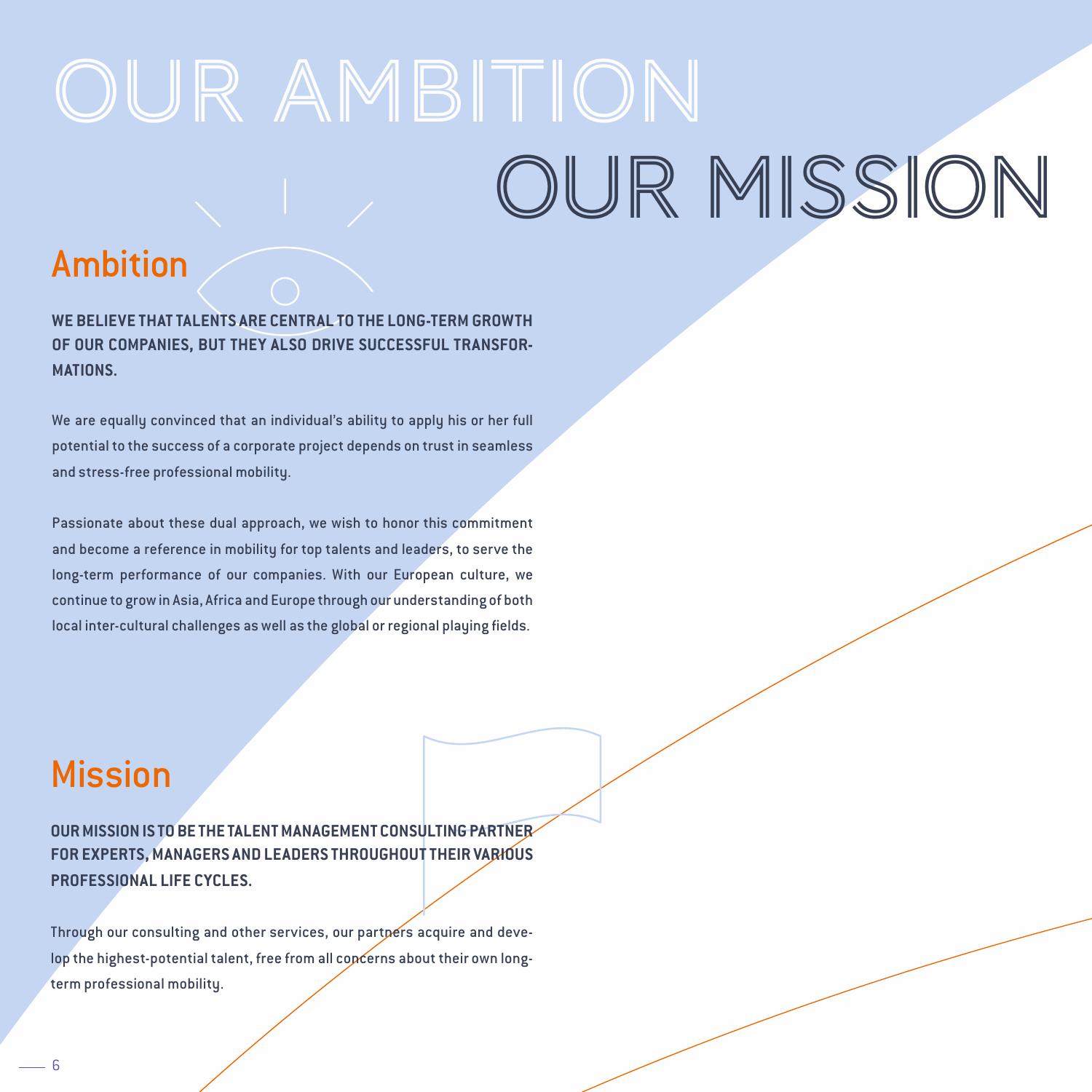## Our services

**OUR EXECUTIVE SEARCH, EXECUTIVE INTERIM MANAGEMENT AND LEADERSHIP ADVISORY ACTIVITIES ARE GROUPED TOGETHER WITHIN SPECIALISED SEGMENT PRACTICES.**

Having long held the belief that people are central to the business models of 21st-century growth companies, we need to take our argument to its logical conclusion. **Guiding leaders and managers all along their professional life**  cycles first requires a perfect understanding of the economy, their segment of activity, and a profound knowledge of people, the ecosystem and the key professional skills needed to succeed. But first we need to address a market challenge, solve a business problem and put Talent Management to work for the corporate strategy, not the reverse.

That is why Lincoln groups together its Executive Search, Executive Interim Management and Leadership Advisory activities within specialised segment practices. By combining these services in this new way, we are able to offer assessment center, coaching and leadership development solutions that meet the specific needs of each professional community. We are therefore able to offer more relevant services to guide professionals when they take on new roles or transition their careers.

Combining the three core HR solutions within a segment practice provides our consultants with the perfect opportunity to cross-fertilise their skills to better serve our partner professionals.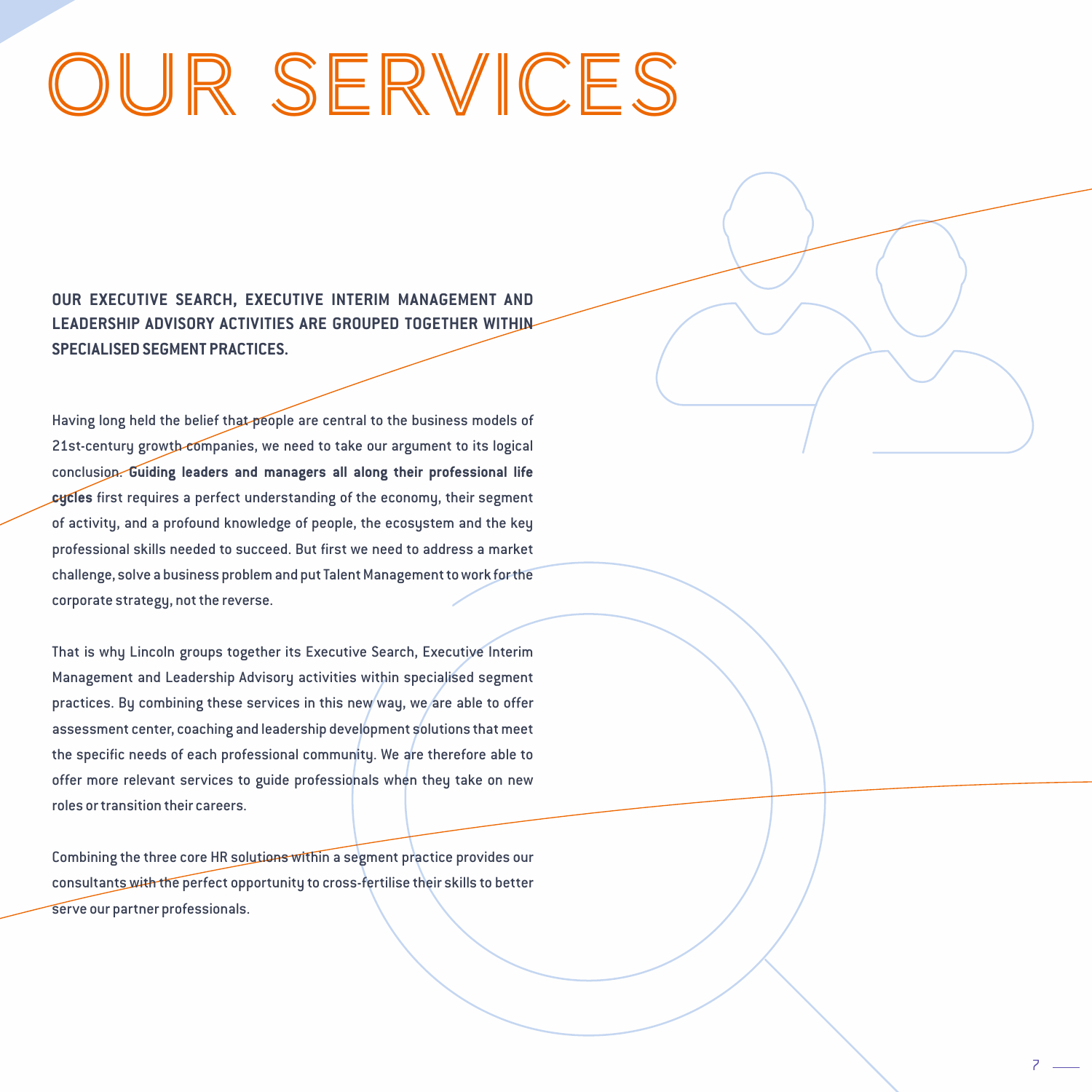## Our values and accomplishments in 2016

## Collective commitment

The collective success of Lincoln employees, mutual trust, and the pleasure of working together are the foundation of our company culture and our continued success.

It is our deeply held belief that we are better off together. It is in this frame of mind that we decided to restructure the company to offer our partners a global approach to talent management that brings together business experts from each segment.

#### **"SHARING"**

In addition to customised consulting, we would like to share our knowledge and expertise with our partners.

We have held round tables on topics as varied as "Digital in the heart of real estate" and "Evaluate, seduce... How to find the right balance in a recruitment interview." We join forces with our partners to better address their corporate challenges and along those lines coordinated breakfast sessions on French companies' operations in China, on the future of retail and e-commerce with the ESCP business school, and on key factors for successful real estate careers with ULI Europe (Urban Land Institute).

*"This sharing of ideas by real estate professionals with a very operational vision on digital, has been particularly enriching"* 

*Attendee testimonial*

### Respect and caring

Respect for individuals in all their diversity and originality is the foundation of our work. We build long-lasting relationships based on trust. We attach the greatest importance to the applicant's experience. That is why we organise an in-depth, biannual satisfaction survey to improve our role as consultants and our tailor-made support. We are also very active with our partners and associations in helping job seekers find work.

### **"GUIDING"**

Lincoln's social commitment to young people and access to employment is also one of our key concerns.

For more than a decade we have been closely involved in volunteer work with vocational secondary schools in areas of high unemployment (the Hélène-Boucher school in Tremblay-en-France, the Bartholdi school in Saint-Denis on the outskirts of Paris). We talk with these young students, guide them, train them, and prepare them to look for their first job or internship (CV writing, simulated interviews).

*"Meeting these young students and seeing how motivated they are, how driven they are to succeed, was an amazing experience. Our role is to help them dream, to remove all obstacles"*

*Lincolnian testimonial*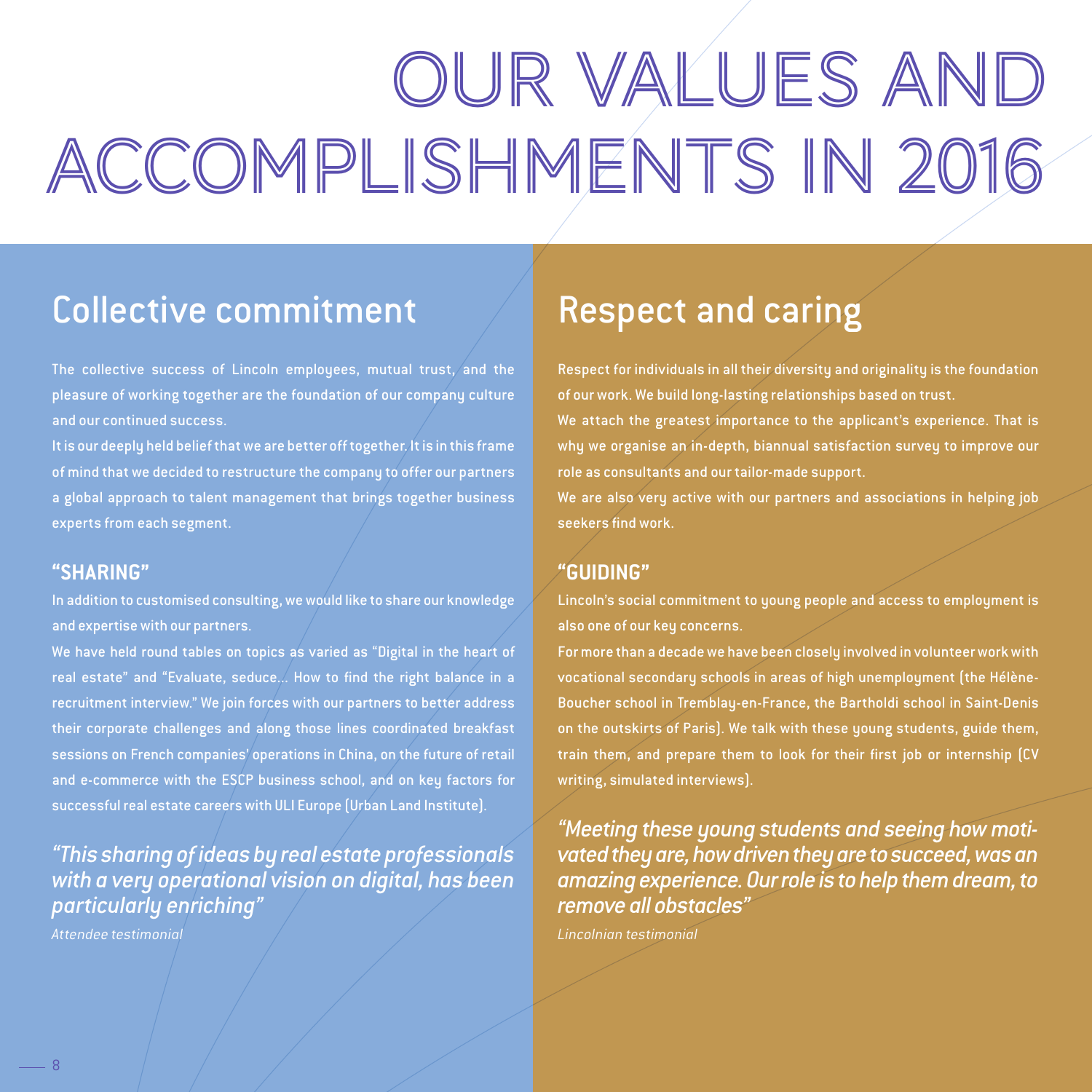Lincolnians of all ages come from a wide variety of backgrounds and nationalities, each bringing a well-honed skill set. Our founding values bind us closely together. All Lincolnians are valued as individuals and commit to upholding our four core values.

## **Responsibility**

We value initiative, daring and entrepreneurship as the means to invent Talent Management for the 21st century.

We guide those Lincolnians who seek to create and develop businesses or support associations and projects that match our social and societal commitments.

#### **"TAKING ACTION"**

Since 2010, when we opened our first office in Asia, a business project spearheaded by a Lincolnian seeking to expand across international markets, we have supported initiatives originating with our projectowner employees. This has led to the creation of a sourcing lab in Poland, the establishment of our subsidiary in Singapore driven by a mobility consultant from Shanghai, and partnerships with associations that have a social commitment (Teach for France, Cheer Up, La Cravate Solidaire) and with industry organizations (APDC and EBG in France, Le Cercle Lorraine in Belgium, the French Chamber of Commerce and Industry in Shanghai).

### Innovation and search for excellence

Constantly improving, with humility and tenacity, our understanding of human behaviour enhances our advisory offering.

#### **"TRANSFORMING"**

The year 2016 saw the creation and roll-out of our transformative leadership model, and the launch of our digital transformation in order to further our ongoing search for excellence, as discussed below.

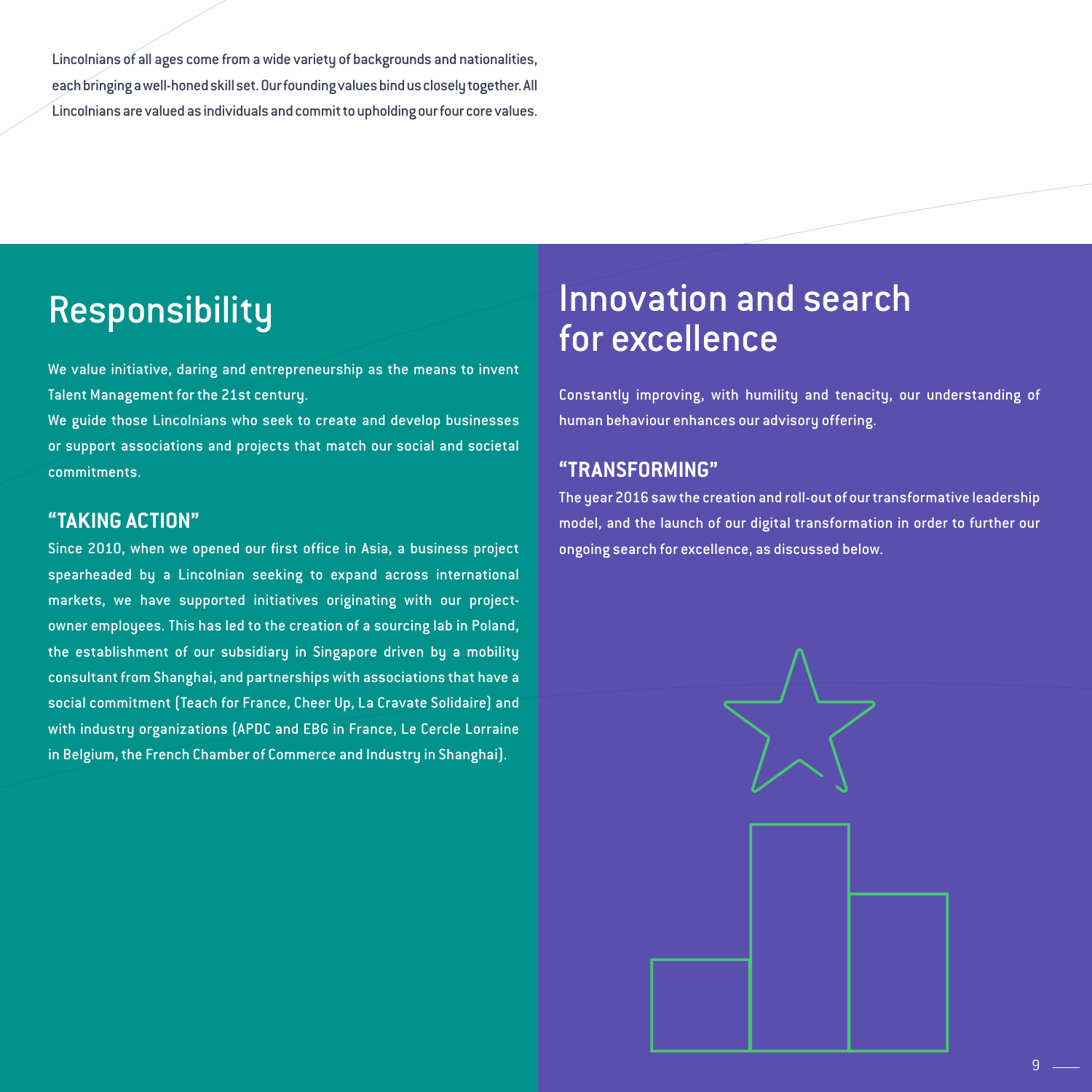## *by Lincoln* Transformative leadership

### *"The future will not be like the past. It will be new and will depend on us. It is less something to be discovered than something to be invented"*

*Gaston Berger.*

We are now witnessing a paradigm shift. A closed, finite and predictable environment is giving way to an unpredictable universe that limits understandability but opens up new horizons. The need to shift to a new leadership model is clear.

Where we had previously developed defensive positions while seeking to limit risk, we now need to embrace a **culture of uncertainty** and take a proactive and creative stance.

Where monitoring and oversight sought to limit the human element, our approach is now based firmly on **caring and trust**. We need to move beyond the concepts of planning and **develop a shared, meaningful vision.** This managerial "letting go" unleashes energy and potential, both essential resources for leading transformations.

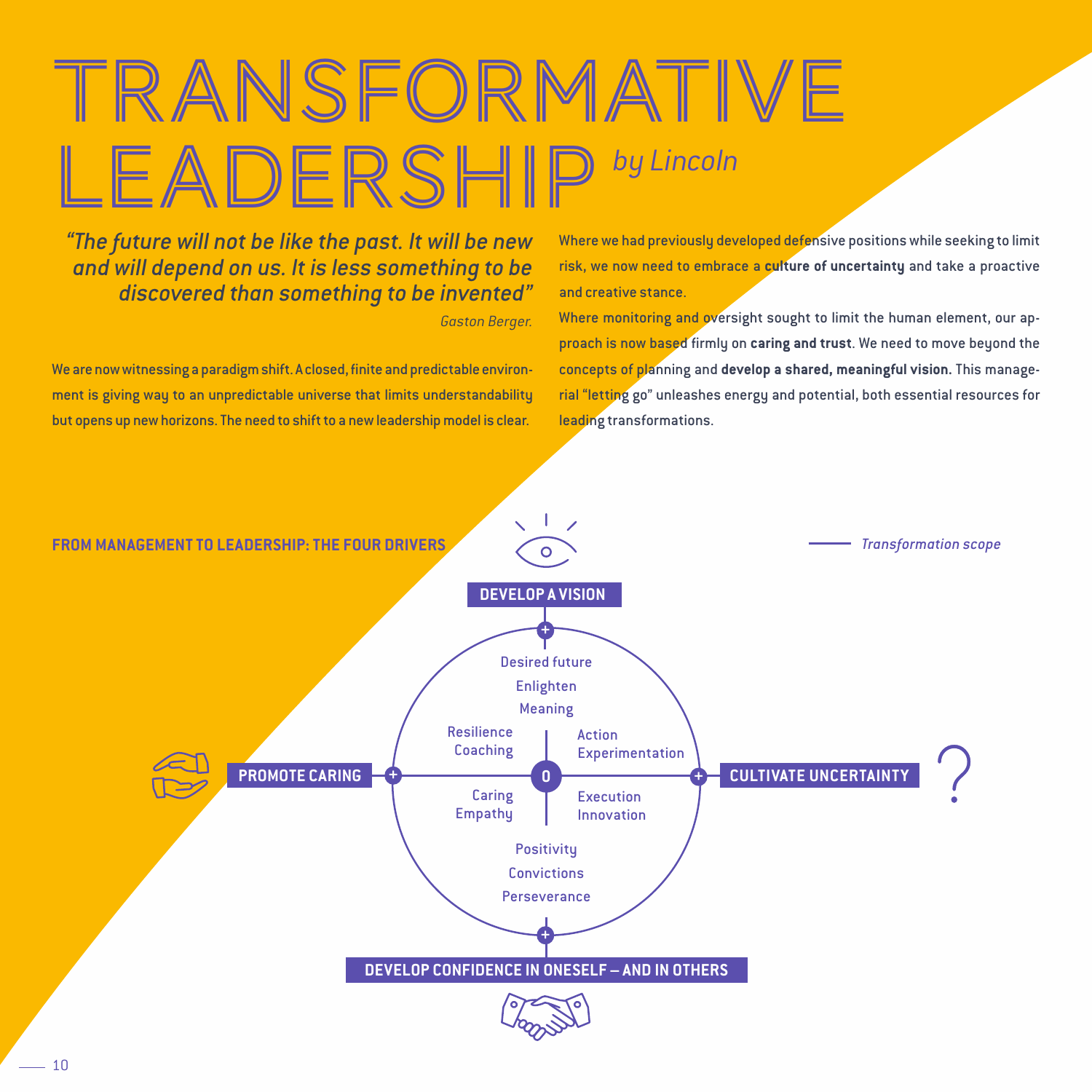## Digital transformation

 $\Omega$ 

**THIS ONGOING QUEST TO EXPAND OUR PRESENCE WITHIN OUR TALENT COMMUNITIES HAS PROMPTED US TO PURSUE OUR OWN DIGITAL TRANSFORMATION.** 

The challenge we face is that of bolstering our interactions by rolling out continuous communication strategies, but also of using technology to improve our efficiency so we can spend as much time as possible conversing personally with each of the partners we advise.

In the same vein, we are considering various technology partnerships able to enhance our expertise, deepen our knowledge of ecosystems and further improve the quality of our made-to-measure services to all our partners.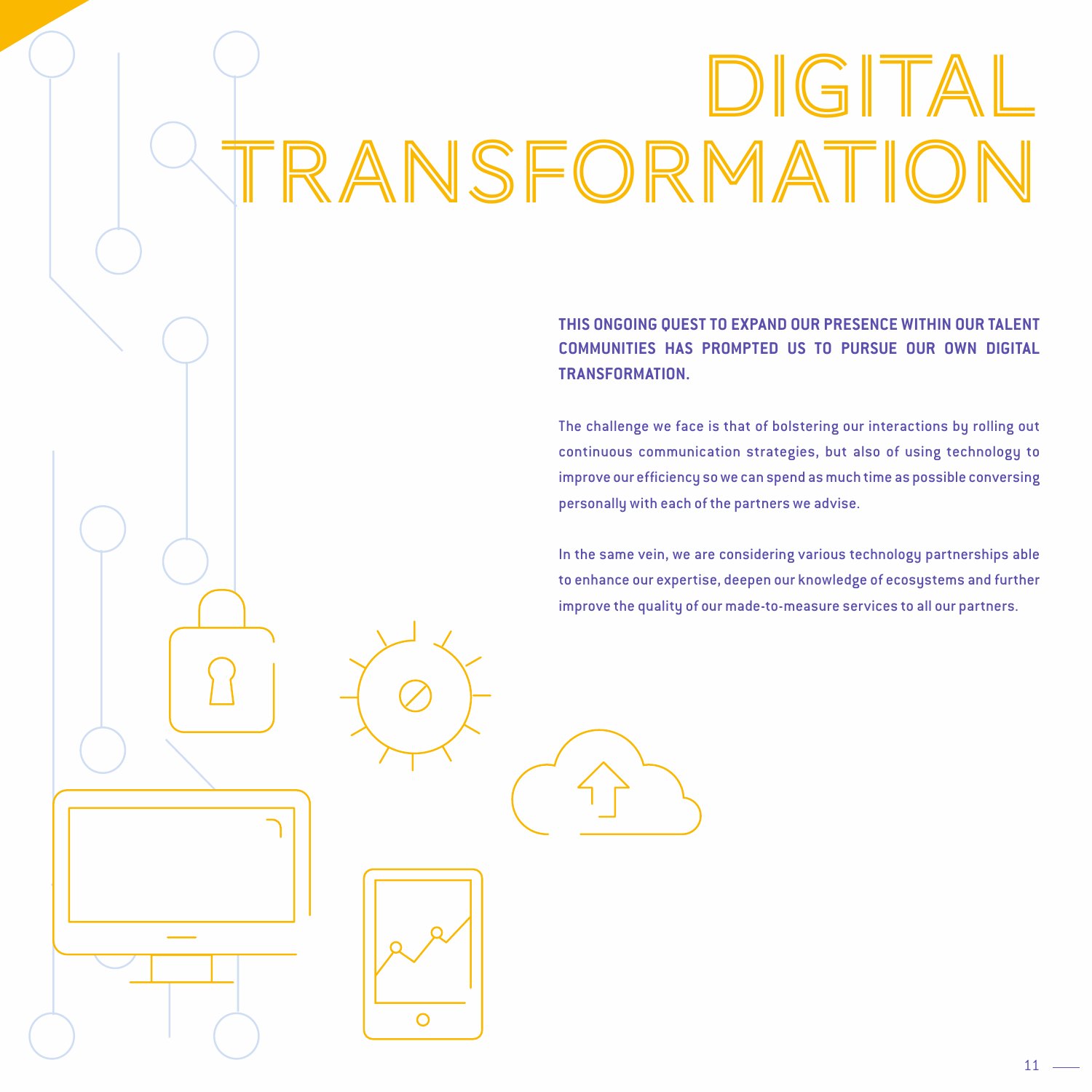## Across the globe

**EXTENSIVE KNOWLEDGE OF PEOPLE, ECOSYSTEMS AND MULTICULTURAL ENVIRONMENTS**

## **O** Asia

#### **A MORE THAN SIX-YEAR-LONG PRESENCE IN ASIA**

A team of 15 Chinese, Singaporean and French consultants, present in Asia since our office in Shanghai was opened in 2010.

**We strengthened our influence in the Asia-Pacific region with the opening of our office in Singapore in 2015, followed by Hong Kong in 2016, to be able to support our partners across a very wide geographic region.**

#### **OUR ACTIVITY**

We **recruited and assessed** some 60 professionals across all segments (retail, industry, services, new technologies), mostly positions in management committees and their direct managers.

Our searches are local and cross-border. In China, more than two-thirds of the leaders and managers recruited are **native-born Chinese with international profiles and the remainder are from the rest of Asia or Europe.**

Trend in these countries undergoing significant changes:

*"In the last six years, our multinational clients have increasingly sought individual and collective guidance (coaching, training, assessment, public speaking, etc.) for the growth leaders and managers at their regional subsidiaries"* 

*Lincolnian testimonial* 

## **Q** Europe

#### **FRANCE**

Lincoln was founded in 1992 in Paris and now has some 50 consultants onsite, specializing in Executive Search, Interim Management and Leadership Advisory.

Our clients represent all sectors, 28% are SMEs, 32% mid-caps and 40% multinationals. We provide support throughout France.

We continued to grow in Europe by setting up offices in Belgium, followed by Poland, by approaching various players who had been active in the country for a number of years. We are currently positioned as one of the leading independent Talent Management consulting firms.

#### **BELGIUM - BENELUX**

Lincoln has had a presence in Brussels for 15 years and its team comprises seven Belgian and French professionals, each specialized in either a sector or in types of functions.

In 2016 they have conducted 45 Executive Search missions – middle and top managers – and 15 interim manager missions, exclusively for management committees.

Our clients come in all sizes: SMEs, mid-caps and multinationals.

#### **POLAND - CENTRAL EUROPE**

With a 36-year presence in Poland, our team of five consultants specialises in recruitment and assessment.

It carried out 22 missions in 2016 in the retail, pharmaceutical, consumer goods, information technology and manufacturing sectors. Our clients are Polish firms (large companies and mid-caps) as well as international groups (mainly French).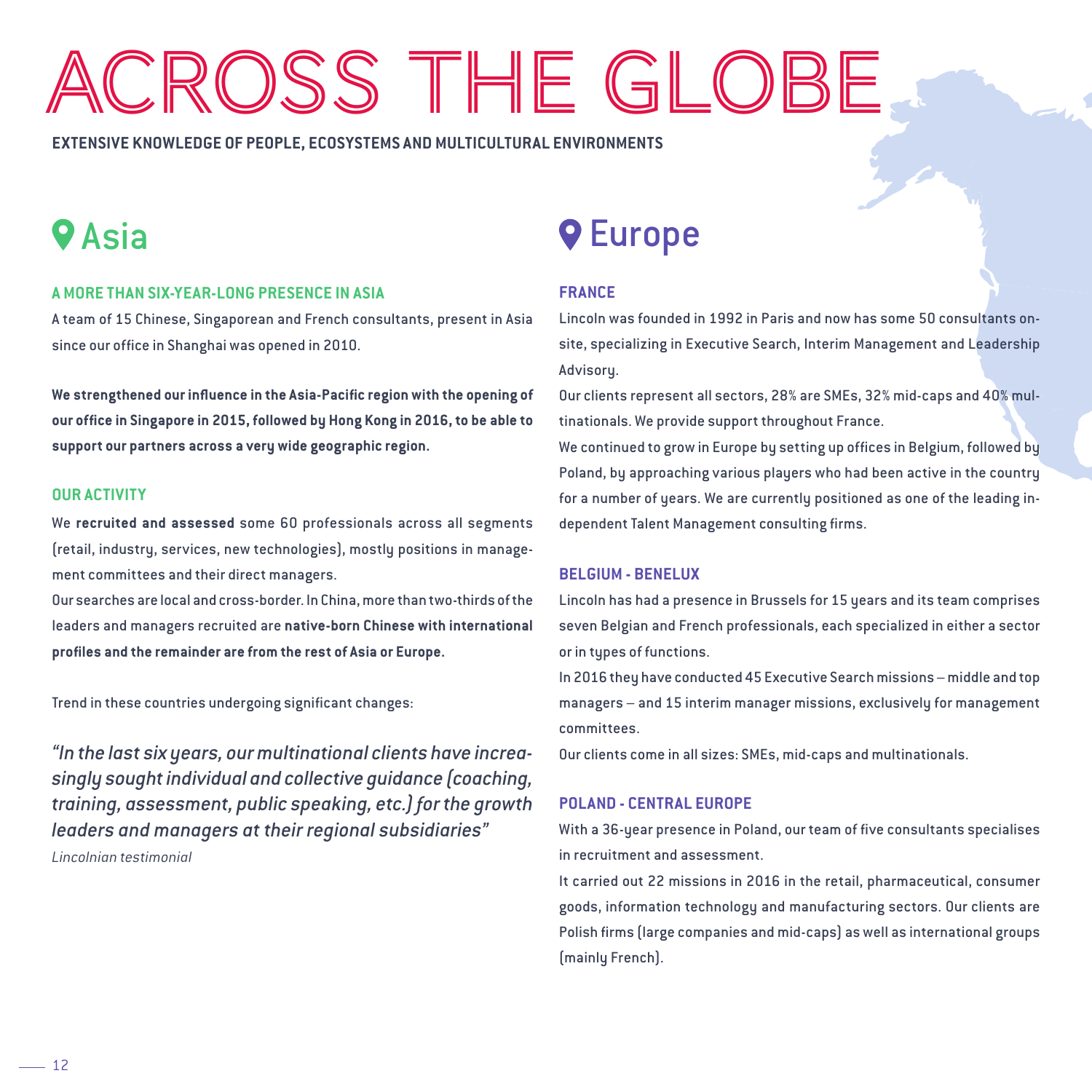## Africa/middle-east

Historically very active in North Africa, and especially Algeria for nearly 15 years, we have expanded our operations in Africa and the Middle East in the last two years, working with both local and multinational groups. Most of our work involves identifying the best managers, top executives and experts in recruitment consulting and interim management. In 2016, we assisted the management committees of the regional subsidiaries of multinational groups in energy, infrastructure, consumer goods and financial services sectors. To properly understand our clients' challenges, our consultants have a strong presence in the MEA region.

8 OFFICES 13 NATIONALITIES 200 9 LANGUAGES SPOKEN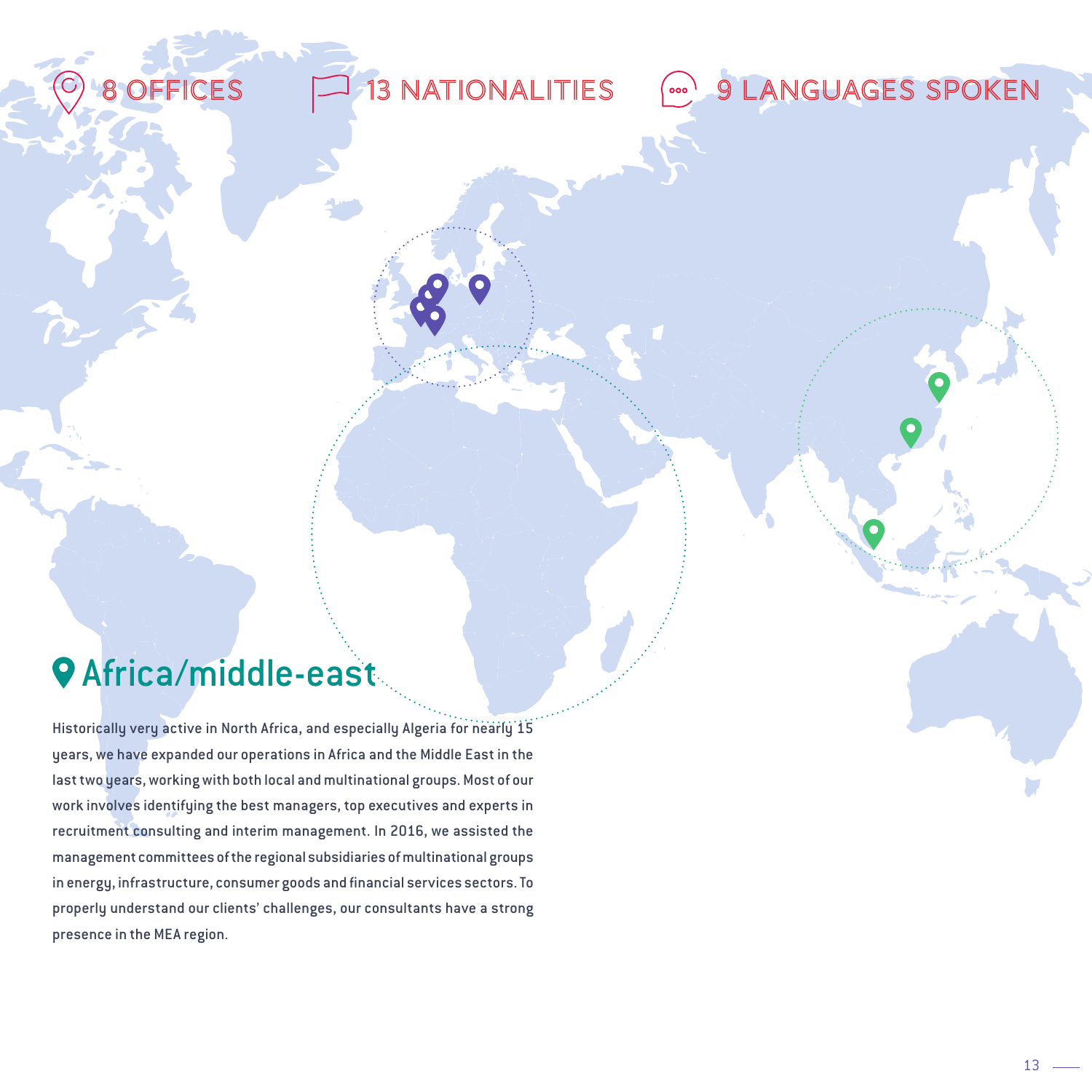## EXECUTIVE SEARCH

#### **THE YEAR 2016 ENDED ON A POSITIVE NOTE FOR LINCOLN'S EXECUTIVE SEARCH ACTIVITIES. REVENUE STOOD AT** €**9.8 MILLION, UP 23% YEAR OVER YEAR.**

This strong growth stemmed mainly from the sustained recovery in demand. Despite the Brexit and the tense social climate in the spring of 2016, the job market and hiring levels remained high.

In Europe, beyond the macroeconomic statistics, we also saw a catch-up effect. Companies tightened their belts in recent years but are hiring again now that the economy has started to recover.

Momentum is strong in the Asian and African markets. Our partners increasingly need help acquiring local talent capable of adjusting quickly to a specific corporate culture. In addition to recruitment, they also come to us for major challenges related to the integration and retention policy implementation phases.

Companies are also increasingly asking for big data and cloud managers and experts. This still represents a very small share of recruitments, but these emerging HR solutions match the expectations of our partner clients.

The phenomenon is also fuelled by the age pyramid: there are more professionals in the workforce who are ready to retire, and the need for replacements is growing. Young professionals in particular have benefited from the resumption of the "talent war."

### **EXECUTIVE SEARCH – SEGMENTS**

### Financial Services & Institutions Corporate Finance



#### **BREAKDOWN OF FINANCE REVENUE IN 2016**

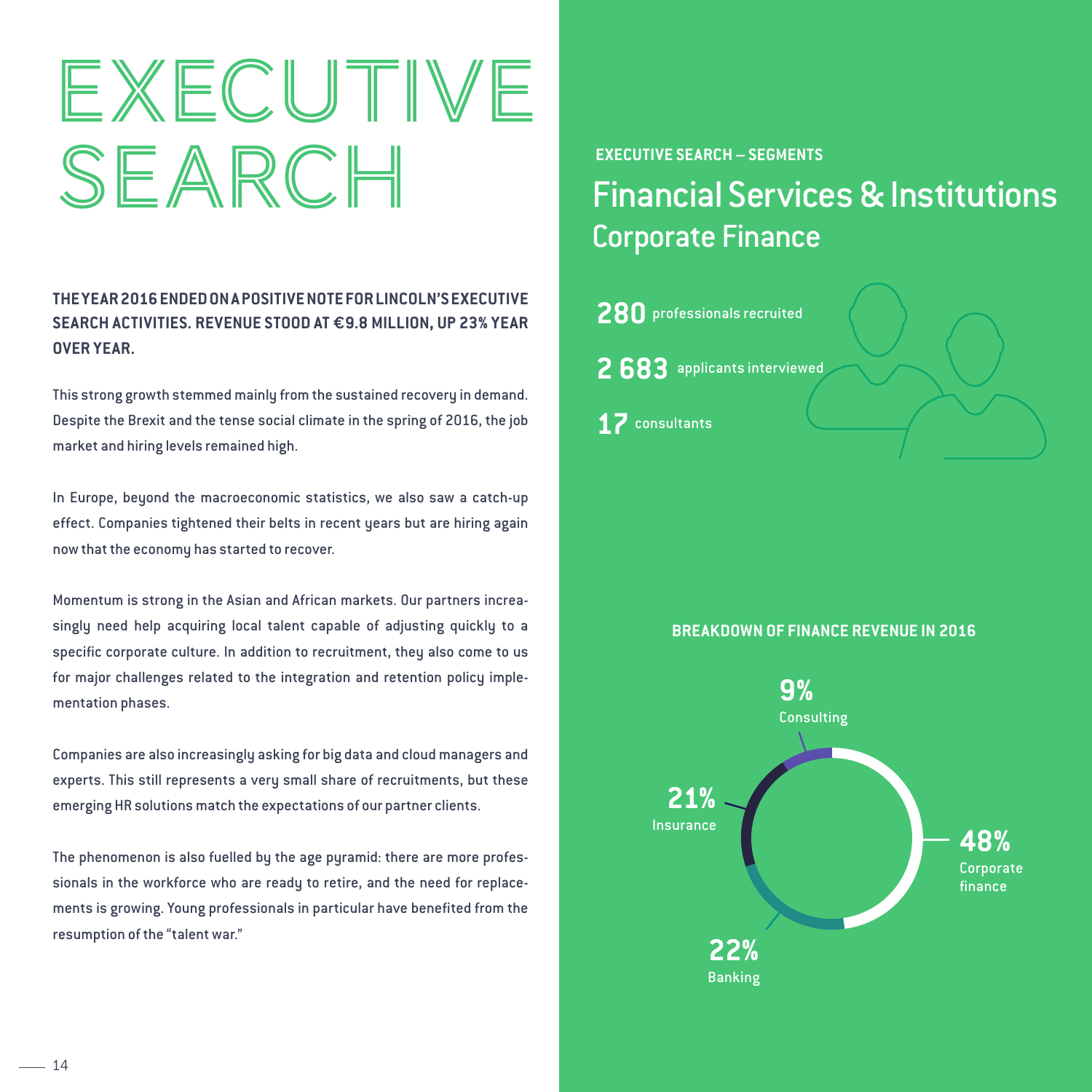**ROBUST MOMENTUM IN 2016 IN ALL OUR OFFICES**

Our revenue was up by **27%**

**49** new clients placed their trust in us

Clients remain loyal, with **195** clients partnering with us for more than five years.

#### **A SPECIALISED INTERNATIONAL TEAM TO GUIDE OUR CLIENTS**

We added three new consultants with diverse backgrounds to our team in 2016: one entrepreneur, one maritime insurance expert and one asset management expert.

The seven nationalities represented on our team — French, UK, Spanish, Chinese, Belgian, Polish and Australian — add to its diversity.

We conduct joint missions with our six international offices and launch simultaneous multi-country searches. **16%** 

### Industrial

In 2016, our team provided support for SME's (small and medium enterprises), Industrial Equipment and Technology Companies (ETIs), and multinationals, in all major industrial segments, whether these are process-driven (food, chemicals, etc.), manufacturing-driven (equipment manufacturers) or operations-driven (energy, mining, etc.).

While the chemicals sector accounted for a particularly high proportion of business, at nearly one-third of missions conducted in France, our Asian teams were called in mostly for robotics.

The Industrial team now has 11 expert consultants located in all of the group's regions, namely Europe, Asia and Africa.

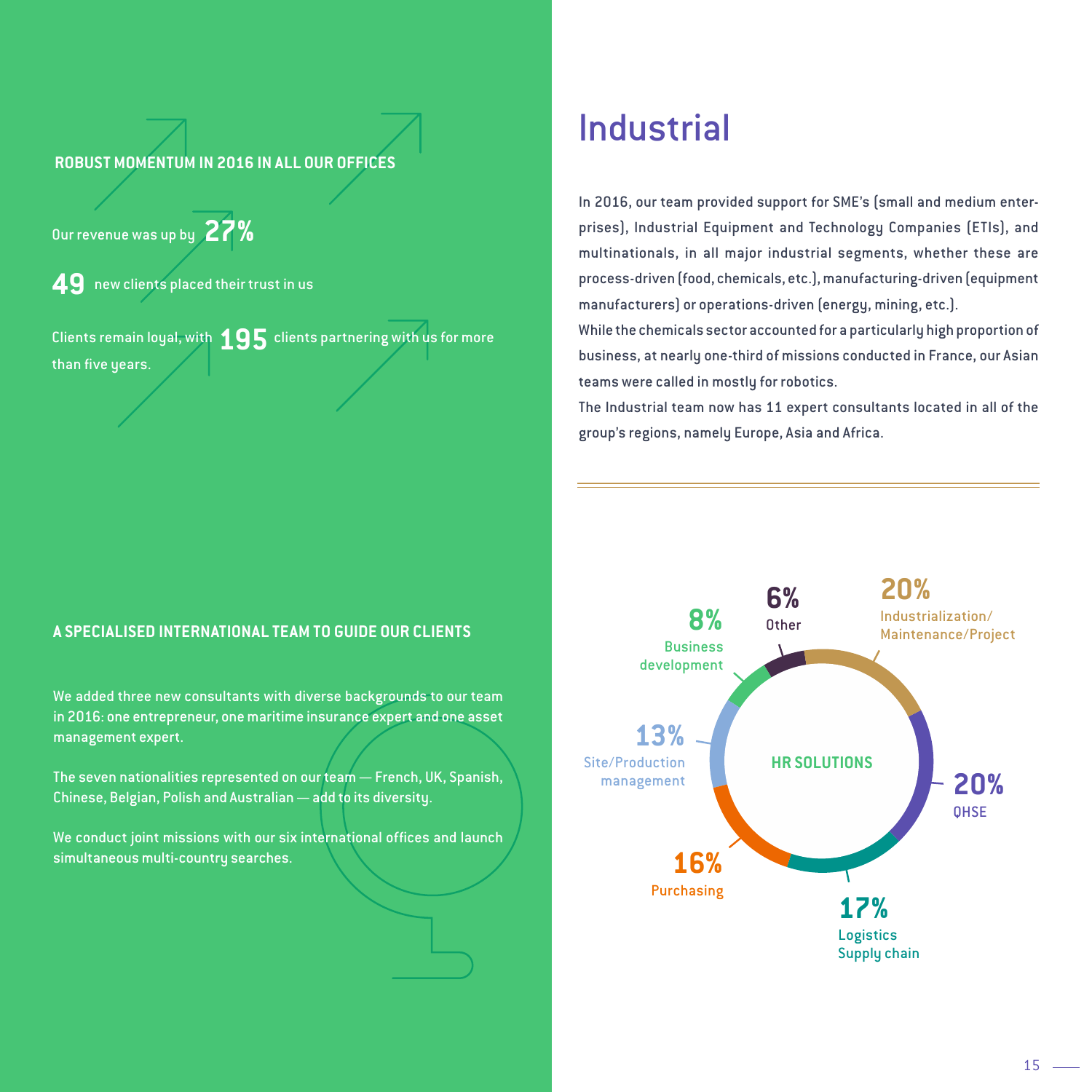## Digital Technologies & Innovations



#### **TRENDS IN 2016**

> We guided many corporate clients through their digital transformation, both key accounts (six CAC 40 groups), mid-caps and fast-growing, very loyal e-commerce companies.

> In Europe, we formed close relationships with investment funds and seed funds to recruit their future key resources.

> In Asia, we are seeing very strong demand for digital and e-commerce profiles due to the rising share of the digital economy. In Singapore, which has set the very ambitious goal of becoming a key FinTech hub, our team has developed extensive expertise in this sector.

#### **A SPECIALISED INTERNATIONAL TEAM TO GUIDE OUR CLIENTS**

> Our team added two new consultants in 2016 with diverse international backgrounds: one is a serial entrepreneur and the other a multilingual engineer.

> We conducted more international and cross-border missions, covering both the position and applicant scopes.

## Real Estate

The real estate market remained robust in 2016, as interest rates stayed low and investors sought to increase their exposure to this asset class.

Recognition of "value in use" and the digital transformation are core concerns for sector professionals.

#### **BUZZING ACTIVITY**

Lincoln conducted more than 20 missions during a very active 2016, particularly in real estate development and investment management, for international positions.

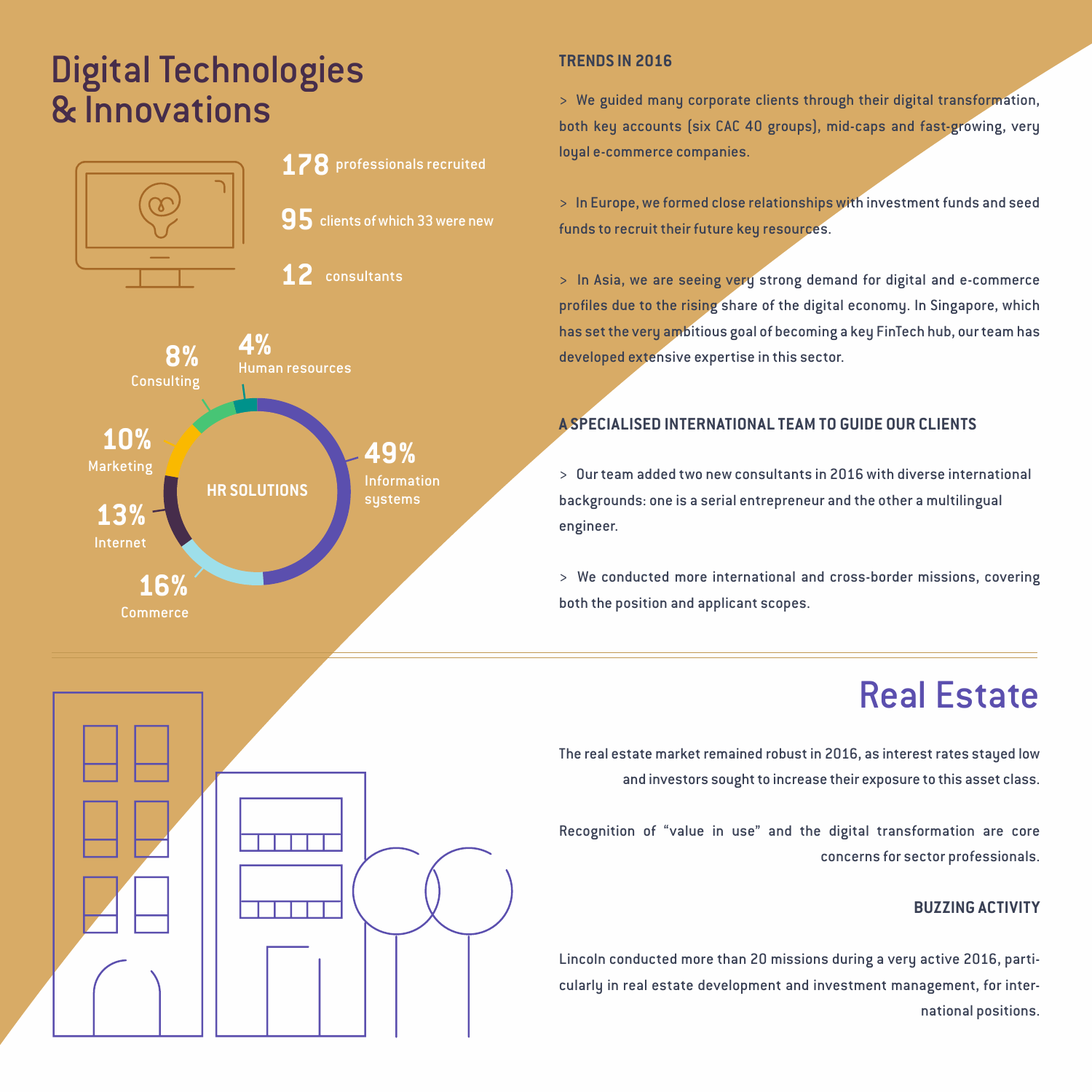## **Healthcare** & Life sciences

This year, the Healthcare team welcomed one new consultant. After initially gaining operational experience in the dental industry abroad, followed by several years in recruitment consulting, our new consultant now brings to the firm her expertise in the medical device world and is a strong addition to the pharmaceuticals department.

We cover both the healthcare industries, for technical and sales positions as well as the health sector, for senior management.

## Legal & Tax

We diversified the department's business in 2016. Our law firm clients increasingly called upon our services for help recruiting non-lawyer and, more generally, non-legal profiles, to fill support positions. This went beyond the traditional marketing/business development positions, which are experiencing very rapid growth. We recruited a strategy consultant for a US law firm for a position that involved improving the network's efficiency in the Europe, Middle East and Africa region, at both the legal and commercial level.

## **Consumer**

In 2016, our clients' investments focused mostly on international development and innovation projects, positions that require, in addition to strong language skills, some degree of openness to be able to manage multiculturalism and a creative performance culture.

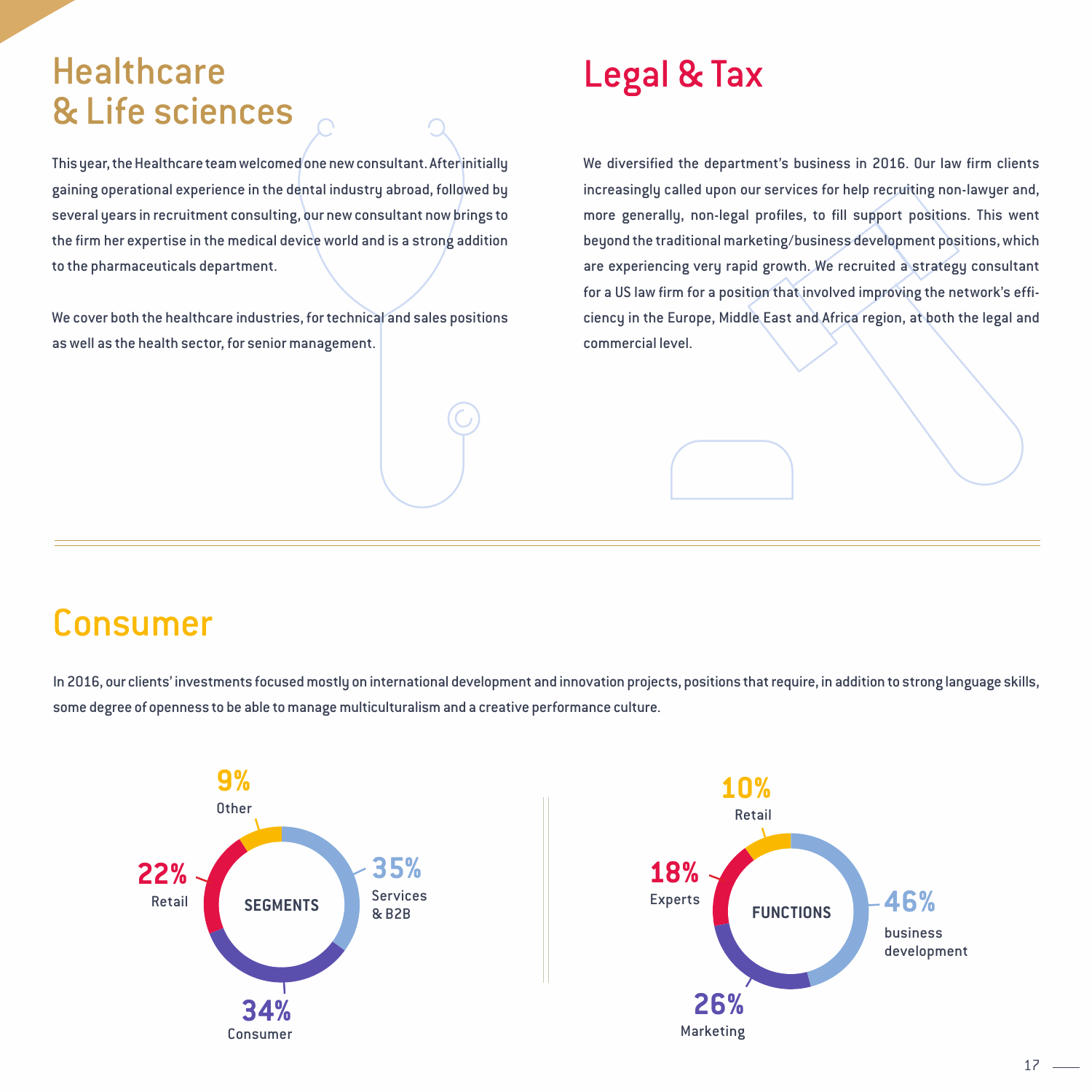## Executive Interim Management

**Executive Interim Management is a flexible solution for companies to fasttrack management of their transformation challenges. We lend support to our partners at a time of profound change in the environment when agility and**  responsiveness are critical. We can find, for a given period of time and at a **known and reasonable cost, the best experts with a culture of results and excellence.**

#### **2016 REVENUE:**

**+22%** year-on-year

#### **74** missions

**A pool of 850 managers carefully vetted according to our method:**

- > an individual interview;
- $>$  an analysis of key behaviours, based on a study we conducted of 220  $\,$ top executives, followed by feedback
- > a systematic review of in-depth professional references.

A stronger presence across the globe through our offices in:

- > France
- > Benelux
- > Asia (launch in Hong Kong)

> With a pool of experts selected to match cross-border and international missions.

## Mission typology

We help our clients manage their various change and development issues. These can be divided into:



## Lincoln :

**> Ranked third in terms of reputation according to a study by ESSEC in partnership with the National Federation of Interim Management (France)**

**> A process certifi ed in France by Bureau Veritas**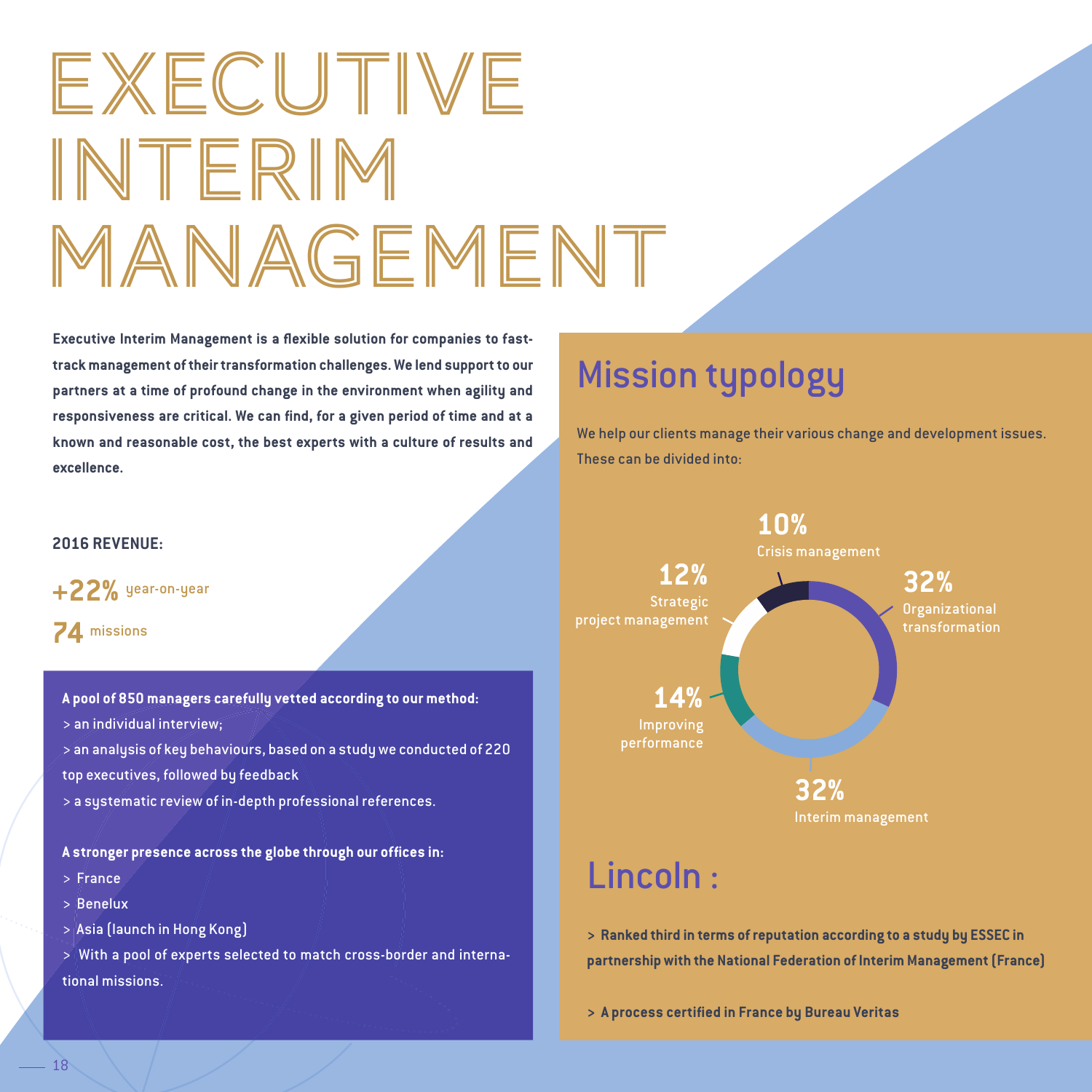*Our market continued to grow by about 15% in Europe in 2016. Our clients hired our interim*  management firm primarily to manage transfor*mation, strategic project management and crisis management issues.*

*Our pool of 850 interim managers undergoes a vetting process that is unique on the market, and it is particularly well suited to our clients' organizational transformation needs. We use our assessment expertise to make sure, as much as possible, that the interim managers have the requisite key professional behaviours and skills. Our aim is to select only the most outstanding candidates.*

*Lincoln continues to develop across the globe with, in 2016, the launch of the Executive Interim Management activity in Asia, based out of our*  hew Hong Kong office. As our international acti*vity is one of the pillars of Lincoln's strategy, our Executive Interim Management services are a powerful driver for guiding our clients through the challenges associated with transformation and with winning new markets. Our pool of managers includes experts from different cultures, who speak many languages and have considerable experience abroad and in a variety of companies and positions.*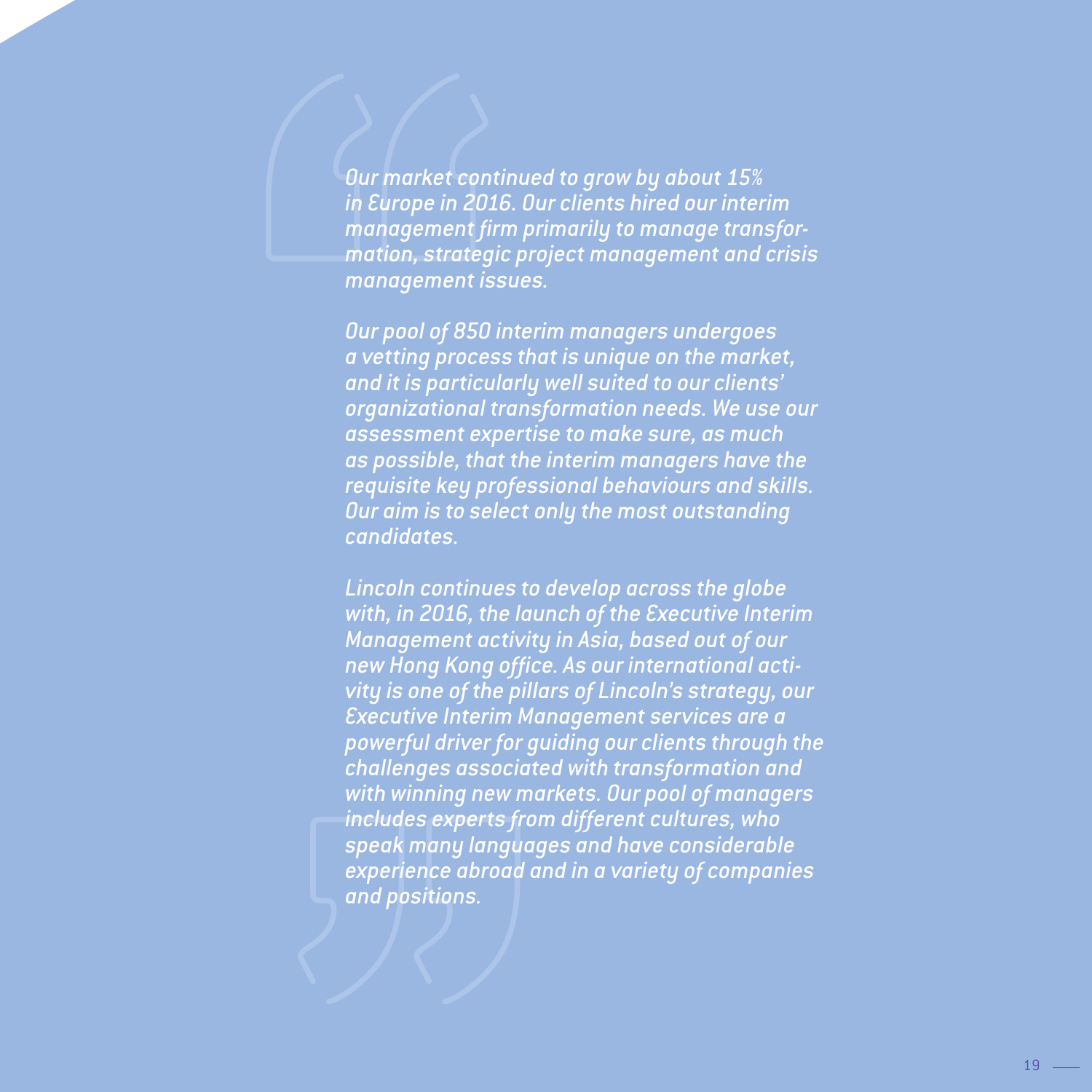## Leadership Advisory

#### **LINCOLN MAY OPERATE IN THE FOLLOWING CONTEXTS**



Client testimonial after an employee assessment:

*"This is someone I know well, someone I recruited and trained. I recognise the person I worked with in every single line in your report. Your process is impressive"*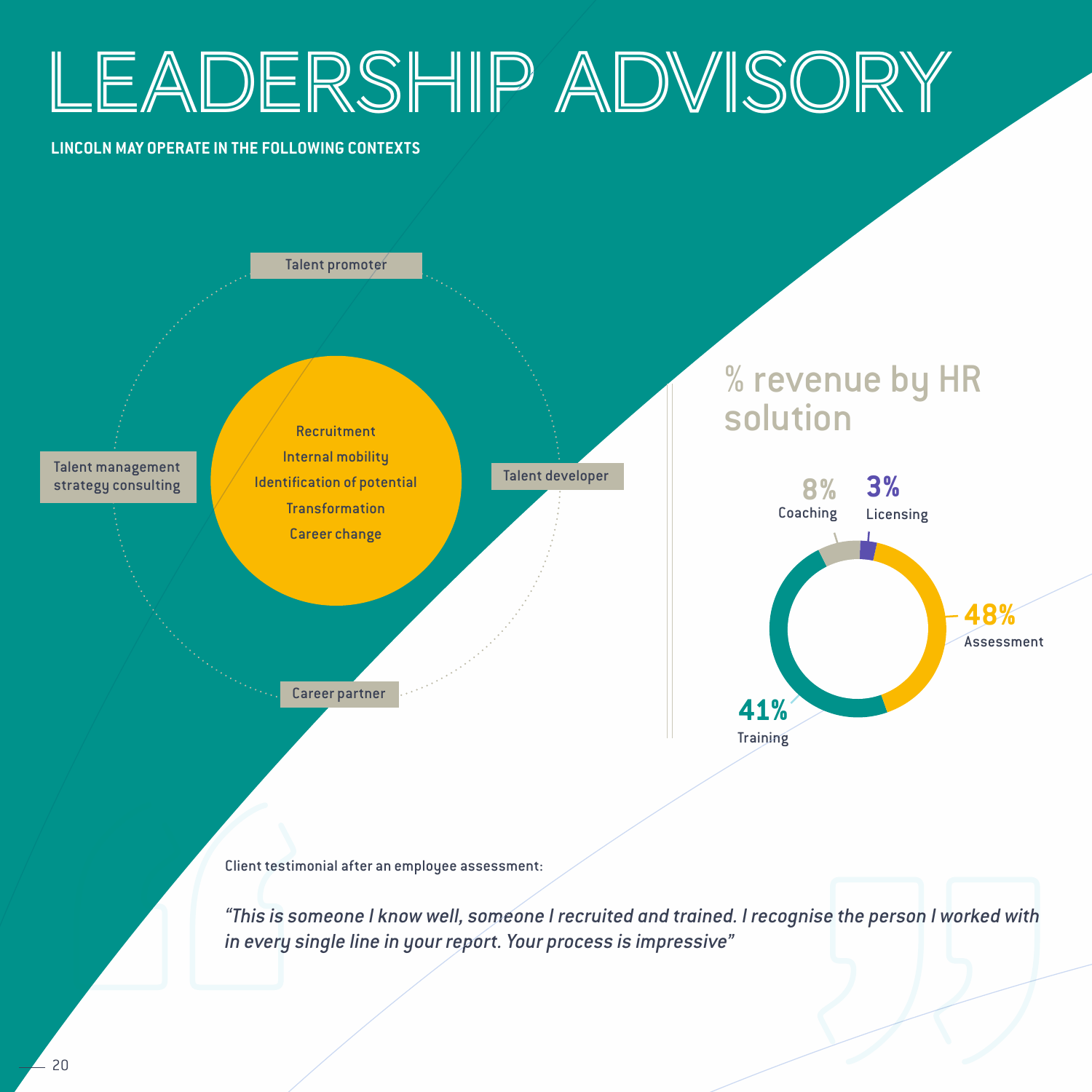*Based on the Transformative Leadership by Lincoln-model, we design training modules, coaching programs and dedicated assessment tools. These new tools also inform our recruitment and coaching consulting practices. In 2017, we hope these innovations will culminate in the development*   $of a$  certification process.

## Transformative Leadership *by Lincoln*

**NEW PROJECTS**

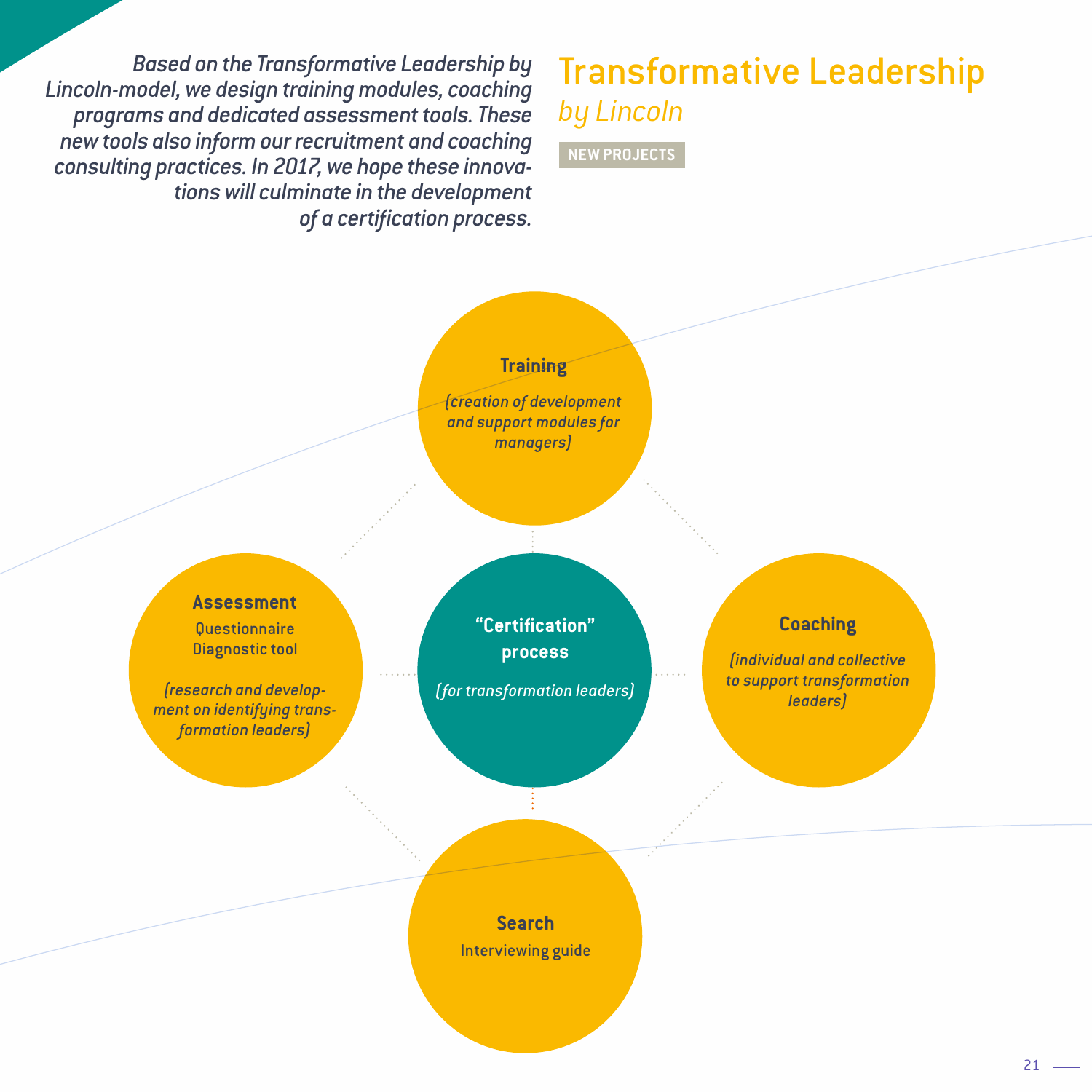## Social AND SOCIETAL commitments

Lincoln is a fully committed player favouring a humanist and inclusive development model that creates value for all. As an employment stakeholder, we have a real responsibility toward our economic and social environment, and our Corporate Social Responsibility (CSR) approach, which functions at several levels, is one example.

#### **WE HAVE THEREFORE MADE A VERY STRONG COMMITMENT TO OUR STAKEHOLDERS**

**Applicants:** we are conscious of our role as intermediary and facilitator and are very committed to our relationship with our talent. As a sign of our respect and in an effort to continuously improve our interactions with our talent, we conduct an "applicant experience" survey twice a year to examine our methods and relationships with all the professionals that we meet.

**Companies:** In addition to meeting their expectations, we commit to educating our partners on non-discrimination and equal access to employment.

Combating discrimination and promoting diversity and equal opportunity in access to employment are priorities for Lincoln and broadly shared by all Lincolnians.

#### **WE SUPPORT ASSOCIATIONS INVOLVED IN COMMUNITY LIFE**

> Director and founding member of the "À Compétence égale" (equal skills) association since its creation in 2006.

> Employee training on promoting diversity, annual internal and external audit of our processes.

> Participation in coaching sessions for jobseekers (Force Femmes, Seniors, etc.).

> Guidance for students at the Boucher (Tremblay-en-France) and Bartholdi (Saint-Denis on the outskirts of Paris) secondary schools.

> Teach for France partnership (program that places teachers who have recently graduated from top schools in priority education areas).

#### **REDUCING OUR CARBON FOOTPRINT**

In effort to become more environmentally friendly, Lincoln has reduced its paper consumption significantly, implemented the use of recycled paper, adopted paperless note-taking in interviews and recycled many of its supplies.

## Diversity promotion RESPONSIBILITY RESPECT SOLIDARIT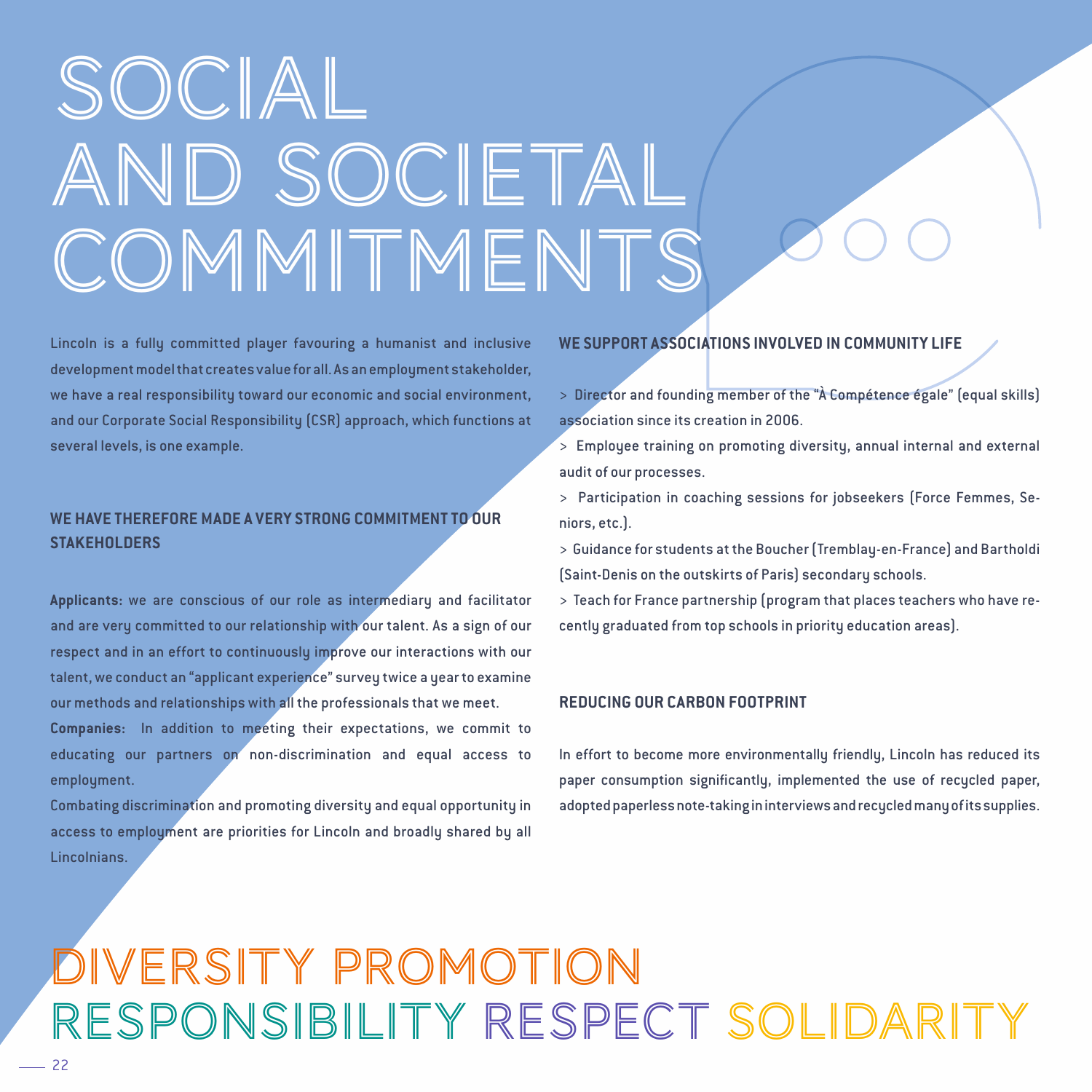## OUTLOOK

*In addition to the reasonably positive macroeconomic outlook for 2017 across all our markets, we are very confident that the trends discussed above will continue: increased investment in acquiring the talent essential to an innovation economy, accelerated international mobility and development of transformative leadership skills to support the profound changes companies are undergoing.*

*We are therefore fully committed to pursuing the three main planks of our 2014-2018 strategic plan. Lincolnians are focused closely on the following three priorities: the continued expansion of our consulting services; international development and innovation.*

> We continue to roll out our Transformative Leadership by Lincoln assessment and training tools. We plan to develop new tools we can use to gain an even deeper understanding of each individual's potential, and of the components of corporate culture and key success factors.

> We are ramping up our development in Asia with the creation of a Hong Kong office in January 2017 and the roll-out of our Executive Interim Management solution across the entire region; there was very strong demand for this service from our local partners in 2016.

> We are also actively continuing our development in Africa and the Middle East by strengthening the Lincoln Africa team; we can now provide solutions across all our business segments.

Lastly, the acceleration of our digital transformation will help us offer new solutions to make our interactions more seamless and our missions more efficient, while maximizing the time Lincoln consultants spend meeting personally with all partner professionals.